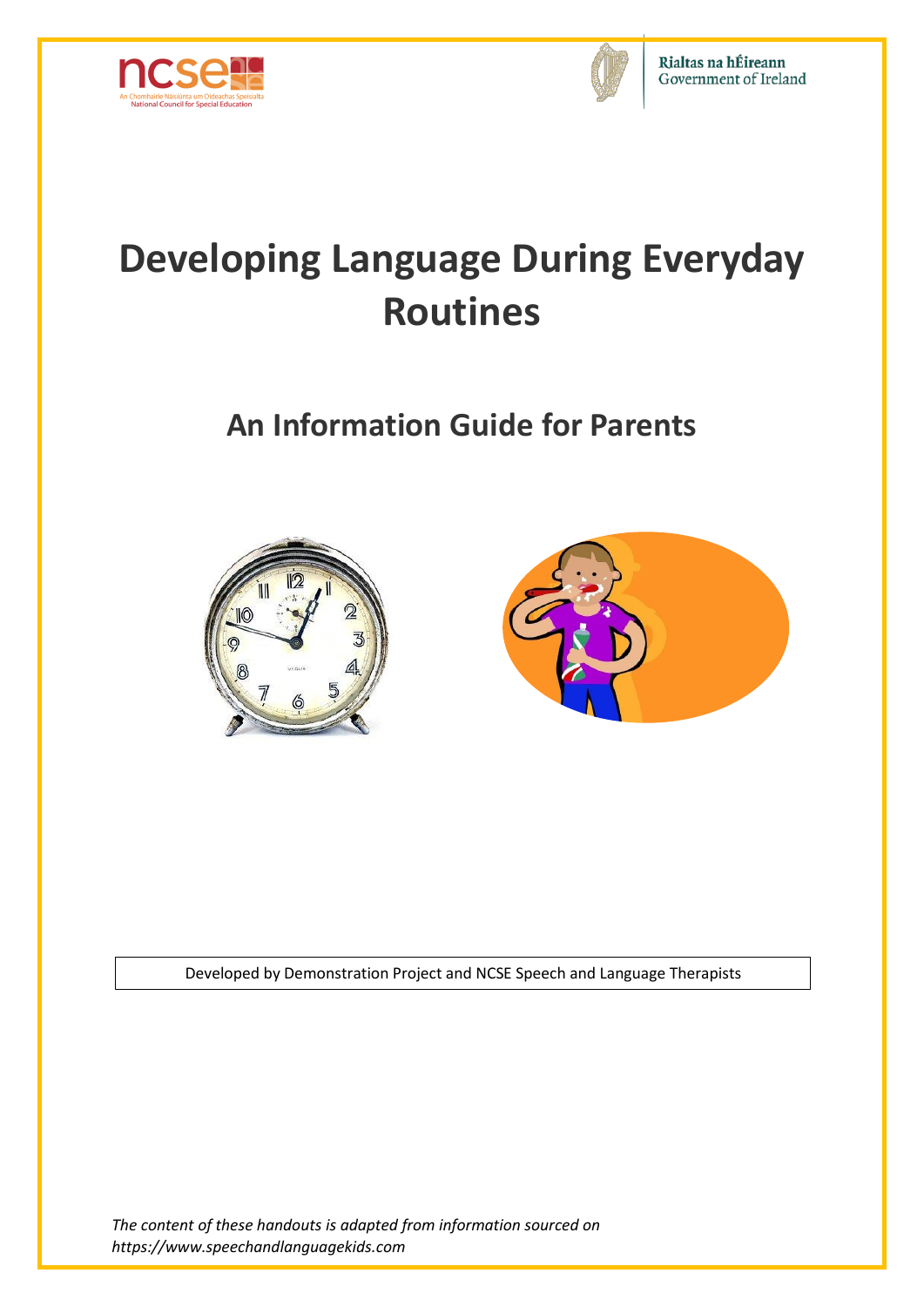



# **Language During Mealtimes**

#### *1. Requesting*



You can promote requesting of food at the dinner table by:

- Presenting a variety of foods on the table.
- Placing items out of reach, or making one person in charge of serving the food so your child must ask for what they want.
- Give only a little at a time so your child must ask for more of what they want.

The amount of language you expect your child to use should be based on his/her current skills. Try to make your child use slightly more language than he/she is currently comfortable with. For example, if your child uses one word to request ("milk"), make him use a two-word phrase to request (such as "more milk").

If your child has trouble asking for things at all, a single word (the name of the food/drink) is the best to aim for. If your child has more language, you can have him/her ask using a full sentence with correct grammar.

*2. Review events of the day*

During mealtimes, talk to your child about how the day is going. Ask your child to tell you or others in the family about what they did so far that day. For younger children or children who have more difficulty with the language, try asking very specific questions about their day, such as "what did you eat for lunch?" or "who did you build the Lego tower with?".

You may want to start with questions that you know the answers to so you can help your child if they have difficulty finding the word(s).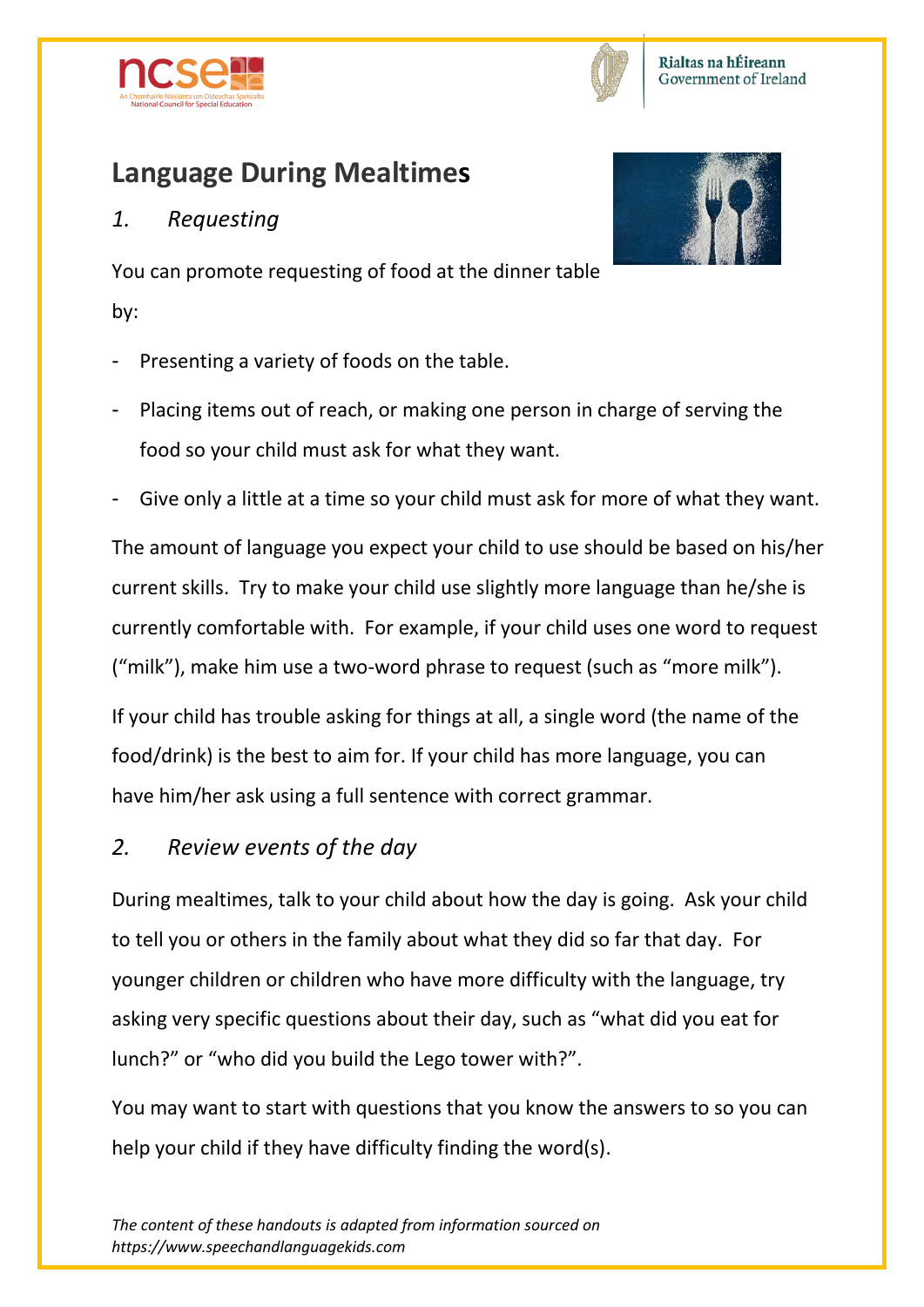



For older children, try sequencing events from the day by talking about what happened first, next, and last. For example, if you did some baking with your child during the day, ask them what you made, how you set up, what ingredients, what you did first, next, and what you did last.

- *3. Plan for rest of the day*
- **Talk about the Day's Activities:** Talking through a plan for the rest of the day will work on your child's speech and language skills and mentally prepare your child for the upcoming events. First, talk about all the things that will happen for the rest of the day. You could talk about taking a nap, having a bath, getting ready for bed, doing schoolwork at home, etc.
- **Order the Day's Activities** Make a plan with your child for what order these things will be done in. Then, if there is any free times left in the day, ask your child to make a plan for what he/she would like to do during those times. Ask your child questions like "what would you like to do?", "how will you do it?", and "why does that sound like fun to you?". You could even write your plan on a piece of paper to increase organizational skills and exposure to writing.

#### *4. Describe what you are eating*

 **Senses**: Meals are a great time to talk about textures, smells, and tastes. You can talk about how the foods feel with your hands or in your mouth.

You can also have your child smell the foods before they eat them. Once your child eats the food, talk about how it tastes and feels. You can talk about if it is sweet/salty/sour and about if it is crunchy/chewy/juicy, etc.





*The content of these handouts is adapted from information sourced on https://www.speechandlanguagekids.com*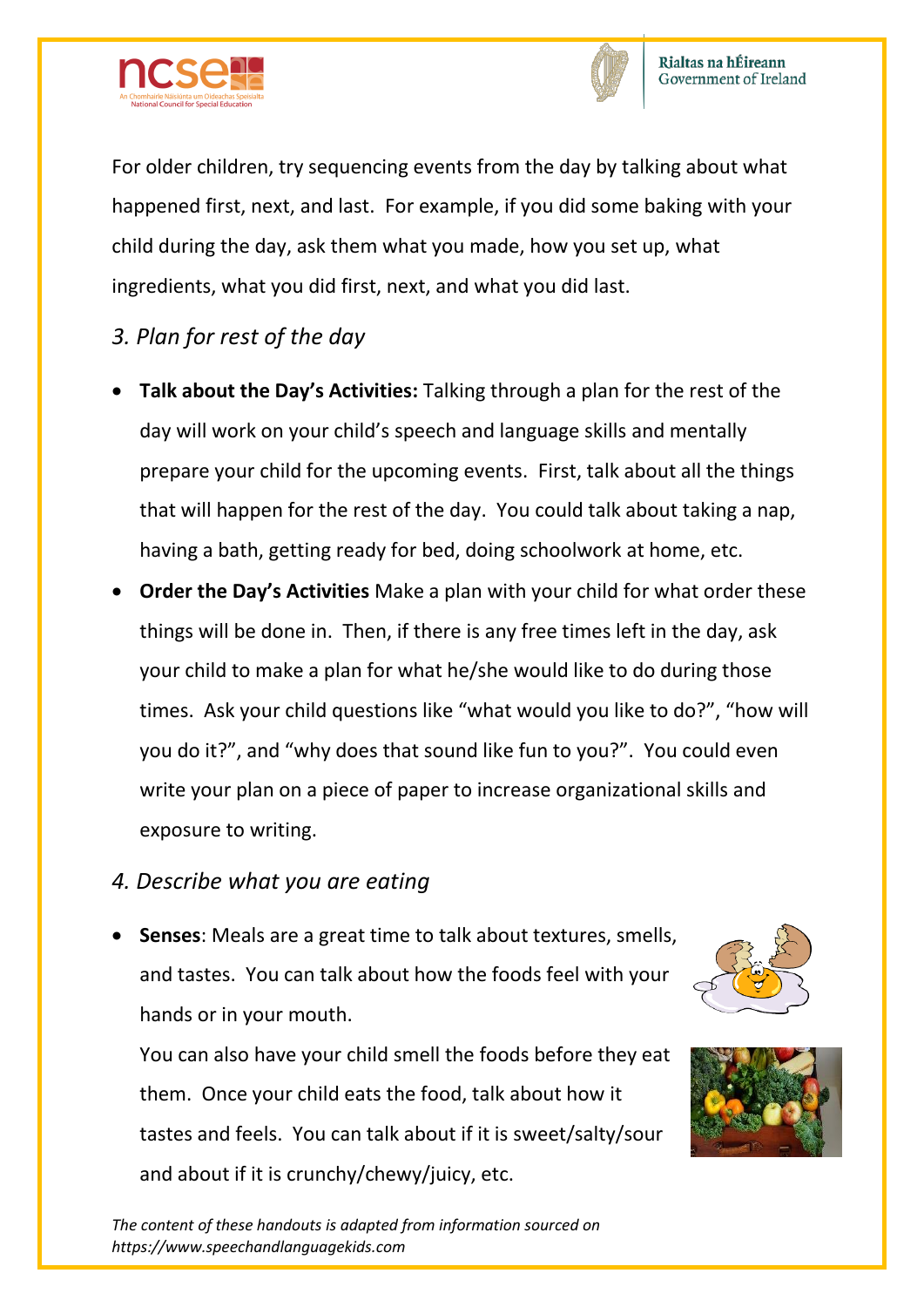



# **Language in the morning**

1. *Washing and brushing teeth*



 **Sequencing/Following Directions:** You can work on sequencing and following directions while completing toileting, washing and teeth brushing routines. For younger children, give them one or two verbal directions at a time, like "wash hands" and ''put on toothpaste".

You can create picture supports for the steps of the task. For example, next to the sink, you could have a picture strip that has steps for washing hands or brushing teeth. For older children, write these directions down without pictures.

- *2. Dressing*
- **Requesting Clothes:** Have your child identify and/or request the clothes they need. Ask them to request particular colours or styles.
- **Talk about the Weather:** Talk about the weather outside that day. After you find out, talk about what clothes would be appropriate for that type of weather? What type of clothes do we wear when it is hot? How about cold? What kinds of shoes do we wear when it is raining?
- **Talk about the Day's Activities:** If you are doing a certain activity today, talk about what types of clothes would be appropriate for that activity. For example, if you're going for a walk, what should you wear? Or if you're going to do painting, how might your clothes be different?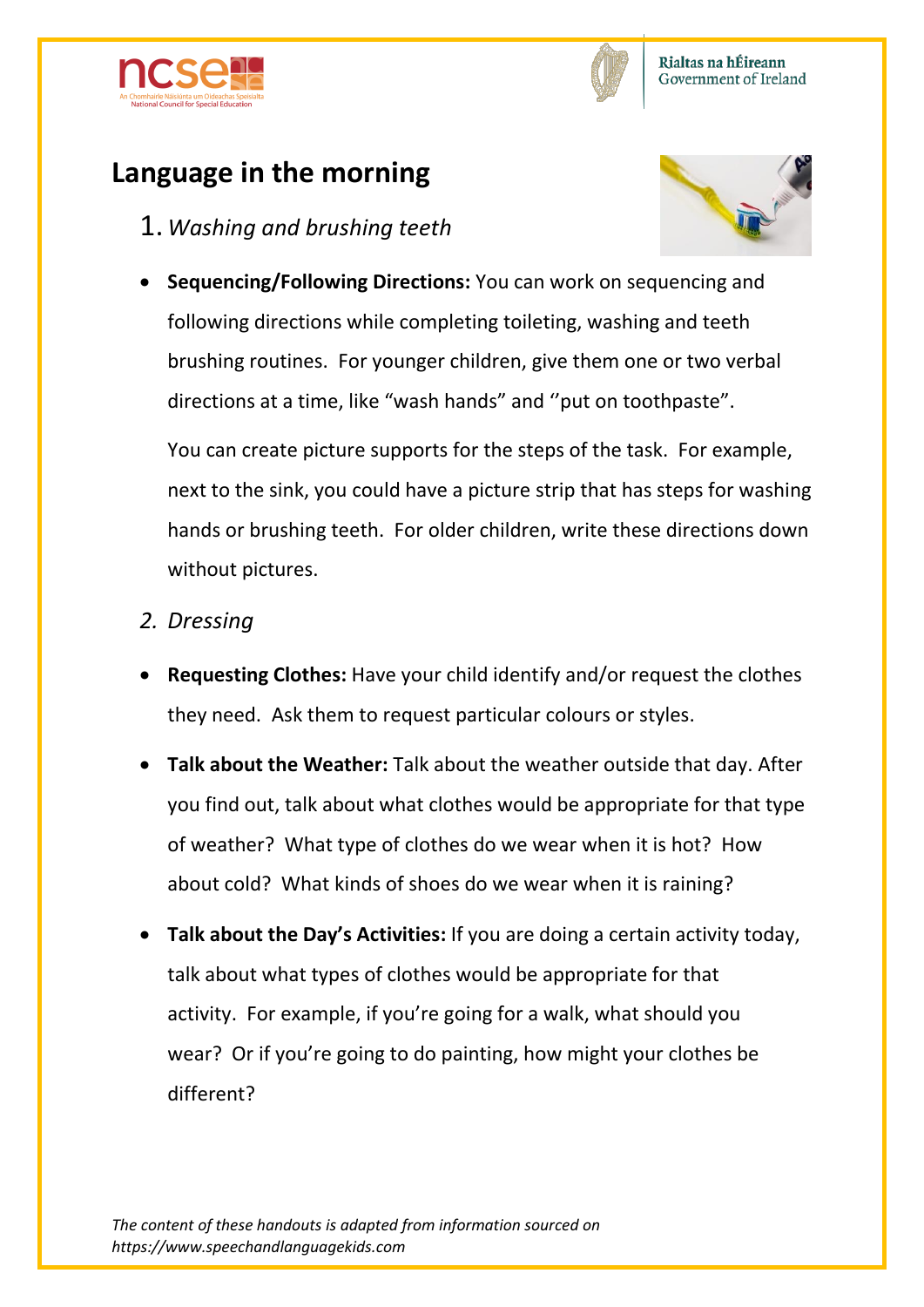



#### *3. Eating breakfast*

- **Requesting:** If your child is working on requesting, have them ask for different parts of the breakfast. You can still have only the choices that you want, but have them ask for the spoon, milk, etc.
- **Change the routine:** One great way to get children talking is by messing something up in your morning routine so your child has to correct you. For example, give your child the cereal bowl with milk but "forget" to give them a spoon, or give them a fork instead. You could also put cereal on a plate instead of bowl. When your child looks confused, play dumb for a while until they words and tell you what they need instead.
- **Label Vocabulary, Describe, and Tell Function:** Name the foods your child is eating and talk about how the foods taste, smell, feel, etc. Talk about the function of the food and drinks. *"What do we do with cereal? Eat it. What do we do with juice? Drink it*." Also name and talk about the function of the dishes and other things at the table.

### **Language at Bedtime**



- *1. Bath Time*
- **Naming objects**: Take time while giving your child a bath to name the *water, shampoo, soap, sponge, washcloth, toys, etc.* while you pick them up and show them. Try to use the word in a sentence, as well *e.g. the sponge is soft*.
- **Naming actions**: Talk about what you and your child are doing while in the bath. You can say "washing", "pouring", "splashing", "squeezing", and "swimming". Use these words by themselves and in sentences.

*The content of these handouts is adapted from information sourced on https://www.speechandlanguagekids.com*